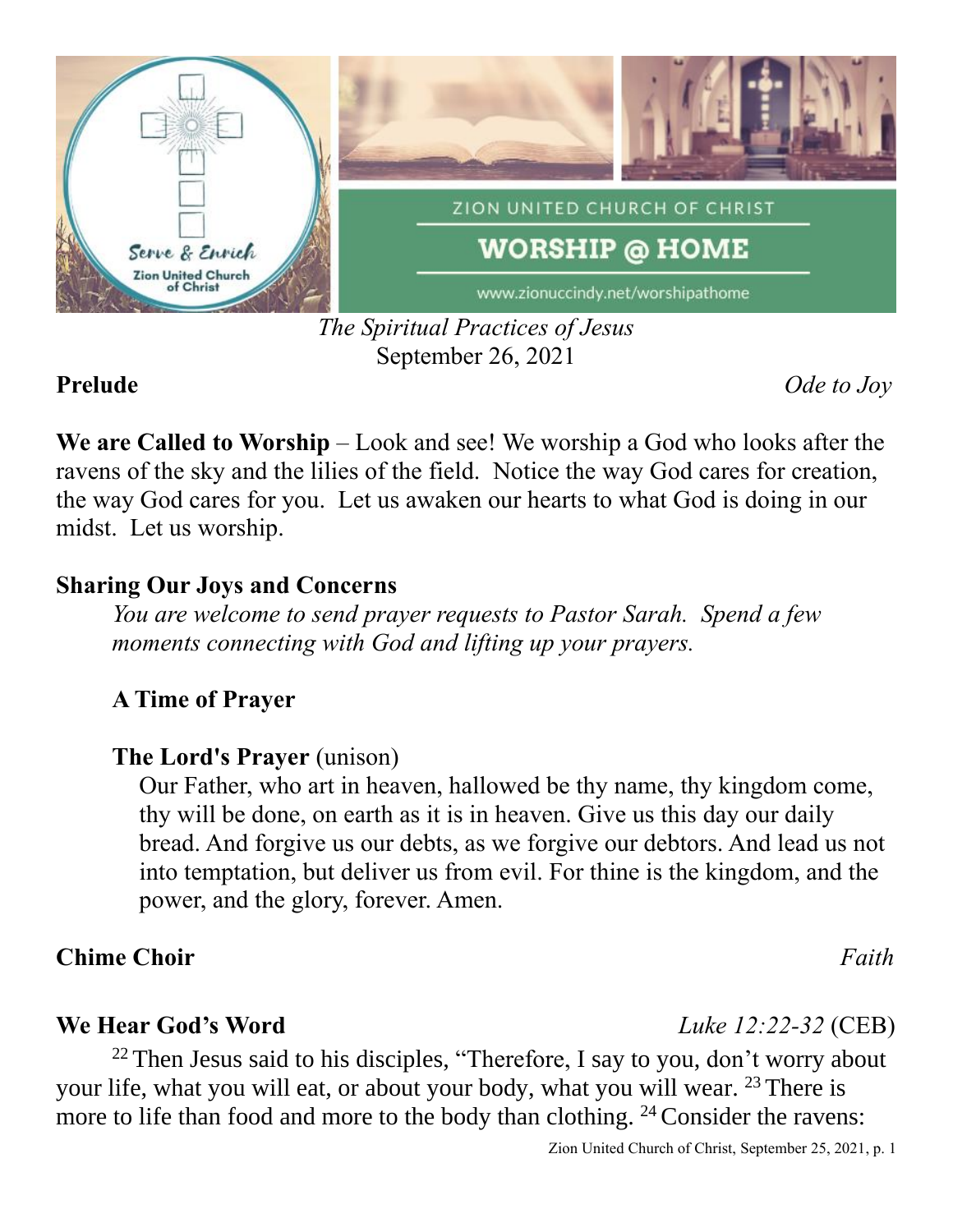they neither plant nor harvest, they have no silo or barn, yet God feeds them. You are worth so much more than birds!  $25$  Who among you by worrying can add a single moment to your life?  $26$  If you can't do such a small thing, why worry about the rest?  $27$  Notice how the lilies grow. They don't wear themselves out with work, and they don't spin cloth. But I say to you that even Solomon in all his splendor wasn't dressed like one of these. <sup>28</sup> If God dresses grass in the field so beautifully, even though it's alive today and tomorrow it's thrown into the furnace, how much more will God do for you, you people of weak faith! <sup>29</sup> Don't chase after what you will eat and what you will drink. Stop worrying. <sup>30</sup> All the nations of the world long for these things. Your Father knows that you need them. <sup>31</sup> Instead, desire his kingdom and these things will be given to you as well.

<sup>32</sup> "Don't be afraid, little flock, because your Father delights in giving you the kingdom.

**Meditation** *The Spiritual Practices of Jesus: Attentiveness*

### **We Respond to God's Word with Our Giving**

**Invitation—**God has provided for us in so many ways. Let us give thanks to God for all that God does. Let us stop and notice all that God has done. Let us return to God, with thanksgiving, a portion of what we have received, so that together we can do God's work.

**Using our Gifts and Talents: An Invitation to Council**—We are blessed here at Zion with so many amazing people who use their gifts and talents to make our ministry possible. Year after year folks answer the call to serve on our council, providing essential leadership and direction that allows us to answer God's call. It is that time of the year when we are asking you to discern whether or not God is calling you to serve in this way. We have three 2022-2023 positions to fill, and we will have one 2021-2022 position that will be vacant and need a volunteer to serve the remainder of the term. If you have any questions, see a current council member. It is challenging but rewarding work that the council does, and we promise we do have fun, too!

**September Benevolence**—Since 1994 Horizon House has been serving our neighbors experiencing homelessness, meeting them where they are and providing them with shelter, safety, and services to improve their quality of life. The mission of Horizon House is this: "Horizon House is a full-service